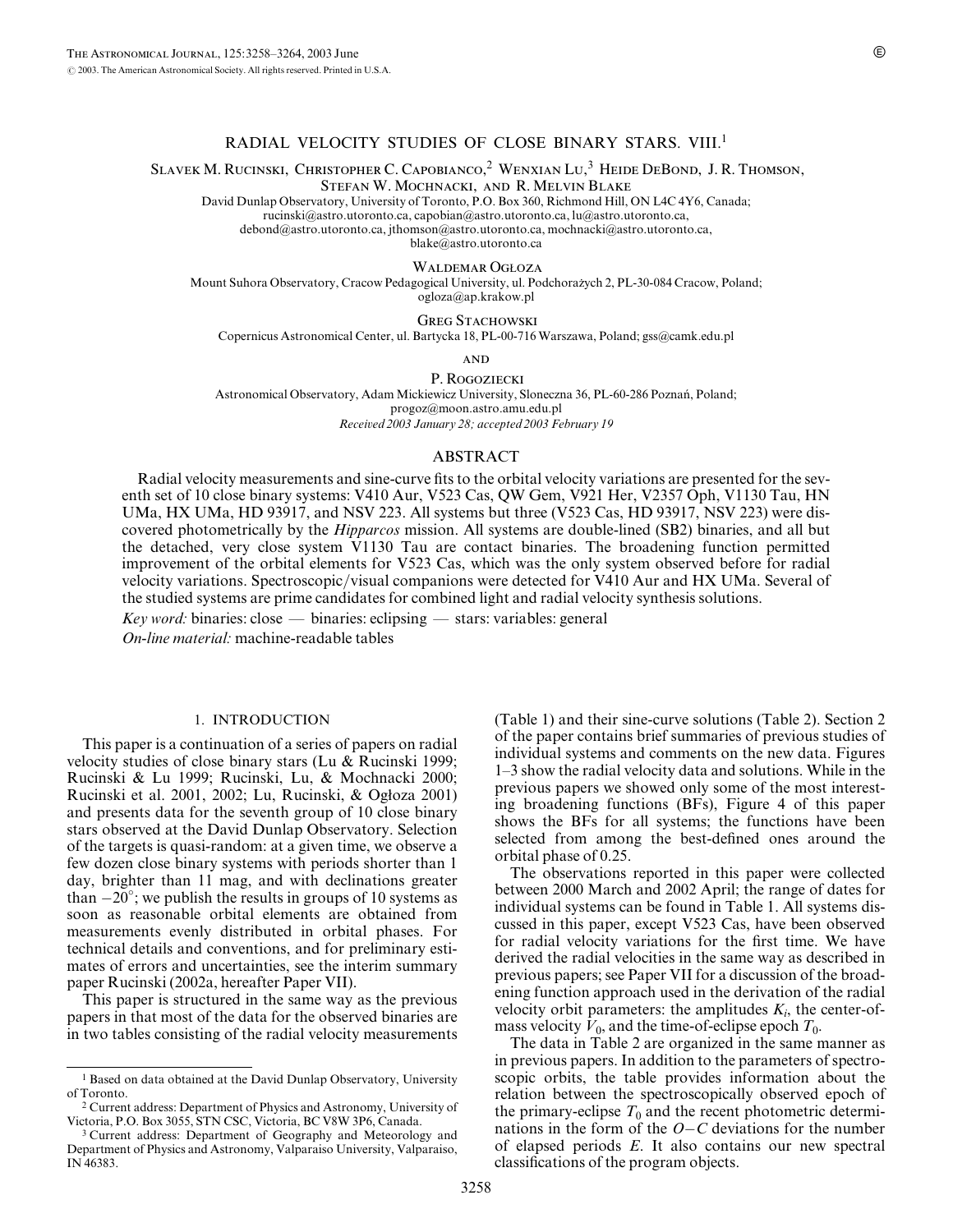TABLE 1 DDO Observations of the Seventh Group of 10 Close Binary Systems

| HJD<br>(2,400,000)<br>Phase |        | $V_1$<br>$(km s^{-1})$ | $\Delta V_1$<br>$(km s^{-1})$ | V,<br>$(km s^{-1})$ | $\Delta V_2$<br>$(km s^{-1})$ |  |
|-----------------------------|--------|------------------------|-------------------------------|---------------------|-------------------------------|--|
|                             |        | V410 Aur               |                               |                     |                               |  |
| 51849.7638                  | 0.0961 | $-2.0$                 | $-15.0$                       | 225.5               | 22.9                          |  |
| $51849.7723$                | 0.1193 | $-1.7$                 | $-99$                         | 248.6               | 12.9                          |  |
| $51849.7810$                | 0.1430 | $-5.9$                 | $-9.8$                        | 270.9               | 5.7                           |  |
| $51849.7912$                | 0.1710 | $-16.0$                | $-15.9$                       | 269.7               | $-23.7$                       |  |
| $51849.8002$                | 0.1954 | 2.3                    | 5.0                           | 328.8               | 171                           |  |

NOTES.—The deviations  $\Delta V_i$  are relative to the simple sine-curve fits to the radial velocity data. Observations leading to entirely inseparable broadening and correlation function peaks are left empty; these observations may eventually be used in more extensive modeling of BFs. The radial velocities designated as  $V_1$  correspond to the component that was stronger and easier to measure in the analysis of the BFs; it is not always the component eclipsed during the primary minimum at the epoch  $T_0$  (see Table 2). Figs. 1–3 should help in identifying which star is which. Table 1 is presented in its entirety in the electronic edition of the Astronomical Journal. A portion is shown here for guidance regarding its form and content.

<sup>a</sup> Given 0.5 weight in the orbital solution.

<sup>b</sup> Given 0.25 weight in the orbital solution.

#### 2. RESULTS FOR INDIVIDUAL SYSTEMS

### 2.1. V410 Aur

V410 Aur was discovered by the Hipparcos satellite. The somewhat sparsely covered Hipparcos light curve is rather typical for a W UMa type system; it has an amplitude of about 0.33 mag. Total eclipses are entirely possible, given the large semiamplitudes  $K_i$  of our solution, suggesting an orbital inclination  $i \approx 90^\circ$ . The system is a spectroscopic triple, with the third component having relative brightness of  $L_3/(L_1 + L_2) = 0.26 \pm 0.01$ . The photometric amplitude corrected for the third light is 0.43 mag, which actually is large and inconsistent with the mass ratio  $q_{sp} = 0.14$ ; the maximum amplitude for the inclination of  $i = 90^\circ$  is expected to be around 0.33–0.38 mag (Rucinski 2001).

The individual velocities of the third component did not show any trace of '' cross talk '' (i.e., it did not correlate with the binary phase), although the third-star peak in the BF was strong and always projected into the BF signature of the primary component (see Fig. 4), making the orbital solution somewhat poorer than for similar systems without companions (see Fig. 1). The radial velocity observations of the third component are given in Table 3. Our observations were made in two groups, around HJD 2,451,870 and HJD 2,452,280. The average velocities of the third component for these groups were  $V_3 = 48.38 \pm 0.30$  and  $43.90 \pm 0.43$  km s<sup>-1</sup>; both differ significantly from the mean velocity of the close binary,  $V_0 = 36.94 \pm 3.10$  km s<sup>-1</sup>. Unfortunately, we do not have enough observations and they are not accurate

TABLE 2 Spectroscopic Orbital Elements

| Name           | Type,<br>Spectral Type | Other<br>Names         | $V_0$          | $K_1$ ,<br>$K_2$ | $\epsilon_1$ ,<br>$\epsilon_2$ | $T_0 - 2,400,000,$<br>$(O-C)$ (days) [E] | $P$ (days),<br>$(M_1 + M_2) \sin^3 i$ | q         |
|----------------|------------------------|------------------------|----------------|------------------|--------------------------------|------------------------------------------|---------------------------------------|-----------|
| V410 Aur       | EW/A                   | HD 280332              | $+36.94(3.10)$ | 42.14(3.73)      | 11.53                          | 52,061.1068(22)                          | 0.366340                              | 0.144(13) |
|                | $G_0/2V$               | HIP 23337              |                | 291.68(4.50)     | 22.19                          | $+0.1060$ [9720]                         | 1.42(10)                              |           |
| V523 Cas       | EW/W                   |                        | $-2.54(0.90)$  | 121.64(1.14)     | 7.82                           | 52,104.0295(4)                           | 0.233693                              | 0.516(7)  |
|                | K4 V                   |                        |                | 235.95(1.41)     | 10.37                          | $+0.0027$ [1205]                         | 1.110(24)                             |           |
| QW Gem         | EW/W                   | HD 264672              | $-0.90(1.39)$  | 89.17(1.84)      | 7.79                           | 51,961.2357(11)                          | 0.358127                              | 0.334(9)  |
|                | F8 V                   | HIP 32845              |                | 267.30(2.52)     | 12.14                          | $-0.0096$ [9664]                         | 1.685(62)                             |           |
| V921 Her       | EW/A                   | HD 152172              | $-79.04(1.05)$ | 51.45(0.89)      | 4.06                           | 51,979.8304(62)                          | 0.877366                              | 0.226(5)  |
|                | A7IV:                  | HIP 82344              |                | 227.17(1.97)     | 17.37                          | $+0.0718$ [3966]                         | 1.971(61)                             |           |
| V2357 Oph      | EW/A                   | HIP 82967              | $-19.12(1.64)$ | 44.12(1.63)      | 7.37                           | 52,050.2364(22)                          | 0.415568 <sup>a</sup>                 | 0.231(10) |
|                | G5V                    |                        |                | 190.93(2.90)     | 9.93                           | $-0.0061$ [8543]                         | 0.560(32)                             |           |
| V1130 Tau      | EA                     | HD 24133               | $-12.74(0.46)$ | 147.21(0.63)     | 3.39                           | 52,097.6133(11)                          | 0.798871                              | 0.919(7)  |
|                | F3V                    | HIP 17988              |                | 160.11(0.74)     | 4.26                           | $-0.0218$ [4503]                         | 2.408(32)                             |           |
| <b>HN UMa </b> | EW/A                   | $BD + 38^{\circ}2220$  | $-37.11(0.63)$ | 29.65(0.76)      | 3.02                           | 52,049.9590(8)                           | 0.382608                              | 0.140(4)  |
|                | F8 V                   | HIP 55030              |                | 212.22(0.96)     | 4.42                           | $+0.0439$ [9278]                         | 0.562(12)                             |           |
| HX UMa         | EW/A                   | HD 104425              | $-19.88(1.11)$ | 60.80(1.45)      | 6.16                           | 51,835.0458(13)                          | 0.379156                              | 0.291(9)  |
|                | FAV                    | HIP 58648              |                | 209.18(2.07)     | 9.53                           | $-0.0032$ [8795]                         | 0.775(30)                             |           |
| HD 93917       | EW/W                   | $BD - 1^{\circ}2452^b$ | $+17.47(0.79)$ | 74.33(0.91)      | 4.12                           | 52,374.6151(8)                           | 0.443420                              | 0.313(5)  |
|                | F9.5                   |                        |                | 237.30(1.32)     | 6.12                           | $+0.0095$ [810]                          | 1.394(30)                             |           |
| NSV 223        | EW/A                   | $BD+20°75$             | $-21.66(2.15)$ | 40.39(2.64)      | 9.02                           | 50,748.8907(18)                          | 0.366128                              | 0.136(10) |
|                | F7V                    |                        |                | 297.98(4.18)     | 14.43                          | $-0.0053$ [2941]                         | 1.47(9)                               |           |

Notes.—The spectral types given in the second column are all new and relate to the combined spectral type of all componentsin a system. The convention of naming the binary components in this table is that the more massive star is marked by the subscript '' 1,'' so that the mass ratio is defined to be always  $q \leq 1$ . Figs. 1–3 should help identify which component is eclipsed at the primary minimum. The standard errors of the circular solutions in the table are expressed in units of the last decimal places quoted; they are given in parentheses after each value. The center-of-mass velocities ( $V_0$ ), the velocity amplitudes  $(K_i)$ , and the standard unit-weight errors of the solutions (e) are all expressed in km s<sup>-1</sup>. The spectroscopically determined moments of primary minima are given by  $T_0$ ; the corresponding  $O-C$  deviations (in days) have been calculated from the most recent available ephemerides, as given in the text, using the assumed periods and the number of epochs given by [E]. The values of  $(M_1 + M_2) \sin^3 i$  are in solar mass units.

<sup>a</sup> The period is twice as long as in the *Hipparcos* Catalogue (ESA 1997), where the star was classified as a pulsating one. The  $T_0$  has been adjusted from the maximum to the minimum of light, as described in the text.

<sup>b</sup> The variability discovery paper gives  $BD - 1^{\circ}2448$ , while SIMBAD gives  $BD - 1^{\circ}2452$ .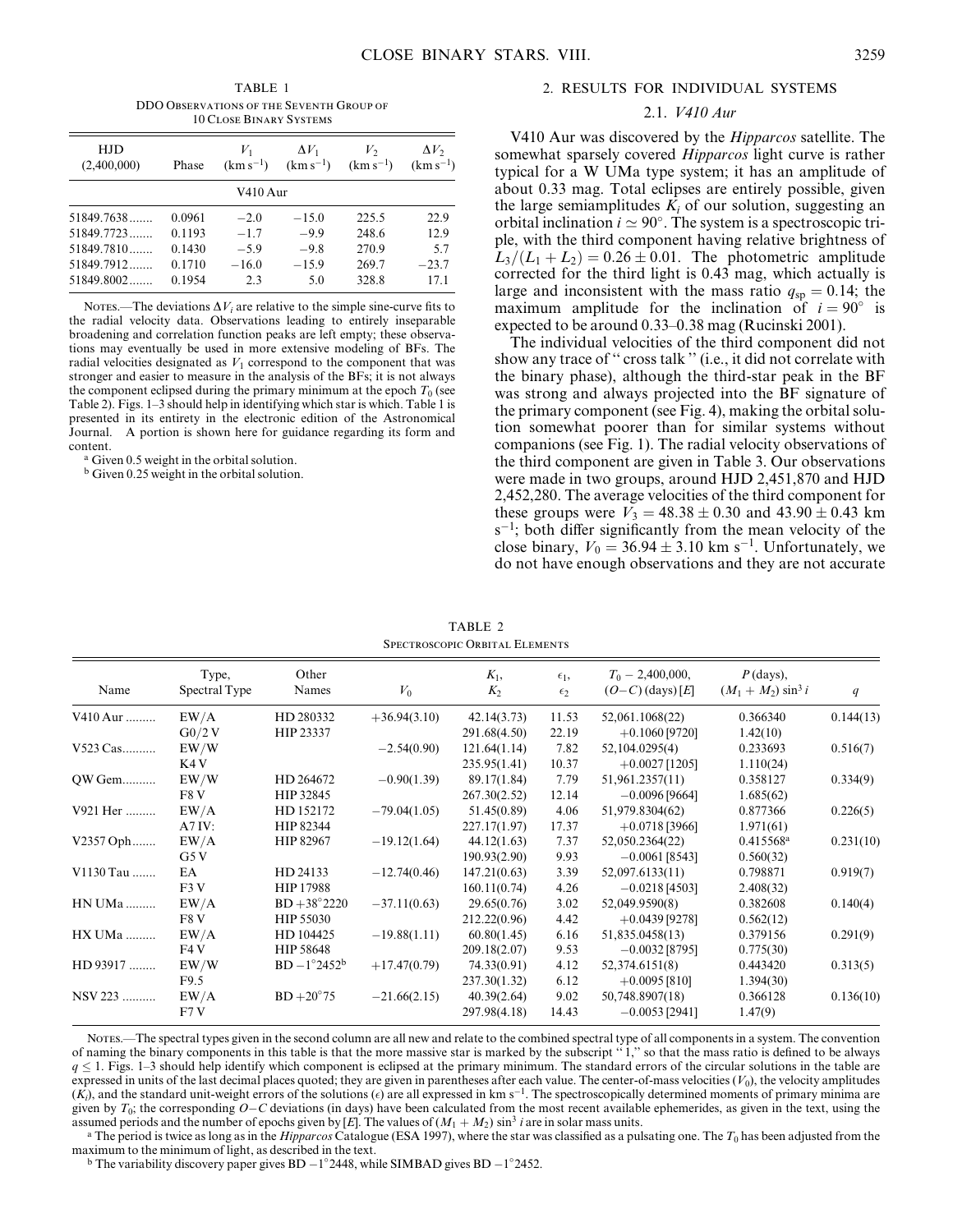

Fig. 1.—Radial velocities of the systems V410 Aur, V523 Cas, QW Gem, and V921 Her vs. the orbital phases. The lines give the respective circular orbit (sine-curve) fits to the radial velocities. All four systems are contact binaries. V410 Aur and V921 Her are A-type contact systems, while V523 Cas and QW Gem are W-type contact systems. V410 Aur has a fainter spectroscopic companion whose presence lowered the quality of the measurements and of the solution. Shown are components with velocities  $V_1$  (circles) and  $V_2$  (triangles), as listed in Table 1. The component eclipsed at the minimum corresponding to  $T_0$  (as given in Table 2) is the one that shows negative velocities for the phase interval 0.0–0.5. Open symbols indicate observations contributing half-weight data in the solutions. Short marks in the lower parts of the panels show phases of available observations that were not used in the solutions because of the blending of lines. All panels have the same vertical range,  $-350$  to 350 km s<sup>-1</sup>, but the display is vertically shifted for V921 Her.

enough to check if the difference in the average  $V_3$  is reflected in a change of the binary center-of-mass velocity  $V_0$ ; our solution for the binary uses one constant value for  $V_0$ .

The orbital ephemeris based on the *Hipparcos* data shows a large  $O - C$  deviation of 0.10 days. We arbitrarily reduced the  $O-C$  by shifting the time of the primary eclipse by that amount under the assumption that V410 Aur is a contact binary of the A type (i.e., that the hotter component is the more massive one).

The third body in the system was probably the reason for the large error in the *Hipparcos* parallax,  $4.77 \pm 5.39$  mas, so that we have no distance estimate for the system. There is a discrepancy between the  $V_{\text{max}}$  estimated from the *Hippar* $cos H_p = 9.98$  and from the Tycho-2 (Høg et al. 2000) photometry,  $V_{\text{max}} = 10.18$  (transformed from  $V_{\text{T}}$ ). Our estimate of the spectral type,  $G0/G2$  V, is consistent with the average  $B-V = 0.56$  from Tycho-2.

## 2.2. V523 Cas

V523 Cas is the only system in this group that was observed spectroscopically before our observations (Milone et al. 1985). The system is an interesting one because—with its very short orbital period of 0.237 days, right next to CC Com at 0.221 days—it is very close to the still-unexplained abrupt cutoff in the orbital period distribution of contact binaries. Several photometric studies of V523 Cas have recently been rediscussed by Lister et al. (2000), where all previous references are given. The photometric solutions encountered the common problem of a featureless light curve poorly constraining the geometric parameters, with the crucial parameter of the mass ratio taking a large range of values, with the photometric ones usually above the value determined by Milone et al. 1985 of  $q_{sp} = 0.42 \pm 0.02$ .

Our radial velocity results are well defined (Fig. 1). The BF (Fig. 4) very clearly shows the more compact and slightly hotter (or having a higher surface brightness) less massive component. The disparity of the component shapes is quite striking in the BF; it seems as if the secondary were a detached component (but still quite large) in a semidetached binary. Our spectroscopic mass ratio,  $q_{sp} = 0.516 \pm 0.008$ , is very close to the photometric value determined most recently by Lister et al. (2000),  $q_{ph} = 0.53 \pm 0.02$ , hopefully ending the long dispute about the  $q_{sp}$  versus  $q_{ph}$  disparity (Maceroni 1986).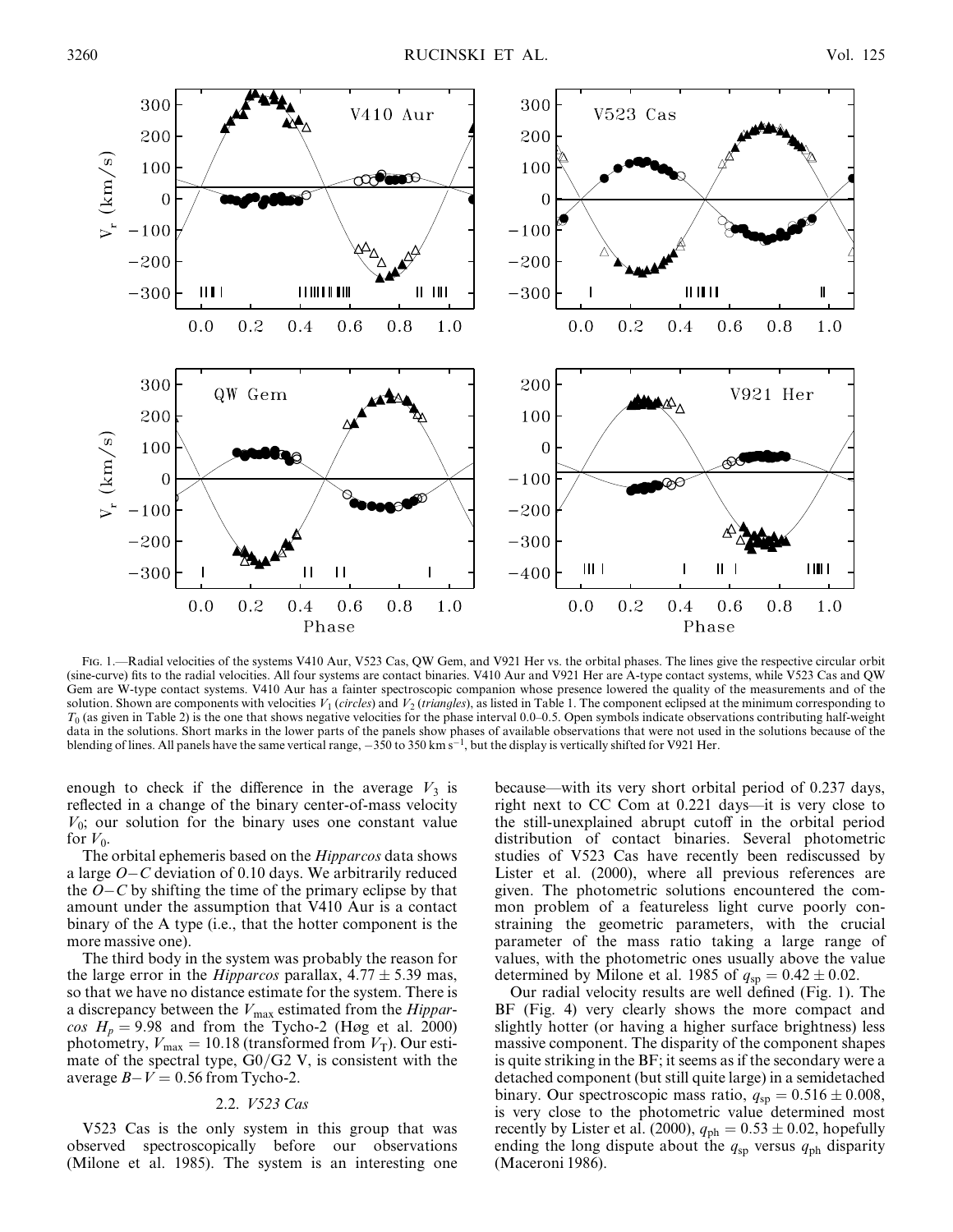

Fig. 2.—Same as for Fig. 1, but for the systems V2357 Oph, V1130 Tau, HN UMa, and HX UMa. All systems except V1130 Tau, which is a close detached system, are contact systems of the A type. HX UMa has a faint companion.

The ephemeris used to phase the observations was based on two sources: the period as given in Table 2 is from Nelson (2001), while the initial epoch,  $T_0 = 2,451,822.4267$ , was taken from Pribulla et al. (2001).

V523 Cas does not have a trigonometric parallax and was apparently too faint to be included in the Tycho-2 project. Thus, we refrain from a full discussion of its parameters, noting only that our spectral type, K4 V, confirms previous classifications and agrees with  $B-V = 1.07$  measured by Bradstreet (1981); in that work  $V_{\text{max}} = 10.59$ . The (extrapolated) calibration of Rucinski & Duerbeck (1997, hereafter RD97) gives  $M_V = 6.15$ , so that V523 Cas is one of the faintest known contact binaries. This gives a rather small distance to the binary, about 77 pc.

# 2.3. QW Gem

This contact system has been discovered by *Hipparcos*. It is somewhat faint for our telescope, so that the individual BFs are noisy, but the orbital solution is well defined (Fig. 1). This contact system is of the W type when the Hipparcos ephemeris is used; this ephemeris gives a very small  $O - C$ deviation. The light curve has a moderately large amplitude of 0.41 mag.

The maximum light brightness,  $V_{\text{max}} = 10.3 \pm 0.1$ , is estimated from the transformed  $H_p$  data and the Tycho-2 average data; this estimate is very approximate. The *Hipparcos* parallax has a large error,  $4.09 \pm 5.42$ , which may indicate some undiscovered companions or just reflect the relative faintness of the star. Our spectral type, F8 V, is consistent with the Tycho-2 average  $B-V = 0.48$ .  $M_V = 3.36$  determined from the very uncertain parallax is in agreement with  $M_V$ (cal) = 3.55 derived using the RD97 calibration.

#### 2.4. V921 Her

V921 Her is another Hipparcos discovery. This contact system is of the A type, with the more massive component eclipsed during the deeper minimum. The Hipparcos light curve is well defined, with an amplitude of 0.36 mag. The system is interesting in that it has a relatively long period of 0.877 days, which is rather infrequent among contact binaries. The color index estimated from the Tycho-2 data,  $B-V = 0.27$ , points to a spectral type slightly later than our new classification, A7 IV (the SIMBAD type is an even earlier A5), but there may be some interstellar reddening. The *Hipparcos* parallax, 2.39  $\pm$  0.97 mas, and  $V_{\text{max}} = 9.37$ , with an assumption of no reddening, give  $M_V = 1.3 \pm 0.9$ , which is consistent with the extrapolated RD97 calibration,  $M_V$ (cal) = 1.1. This is one of the most luminous contact systems with  $P < 1$  day.

The components are only barely resolved in the BF, which may indicate a low orbital inclination (a small sin *i*). The orbit is moderately well defined (Fig. 1), partly because of the early spectral type and dearth of lines; both factors tend to increase the velocity errors. An interesting feature is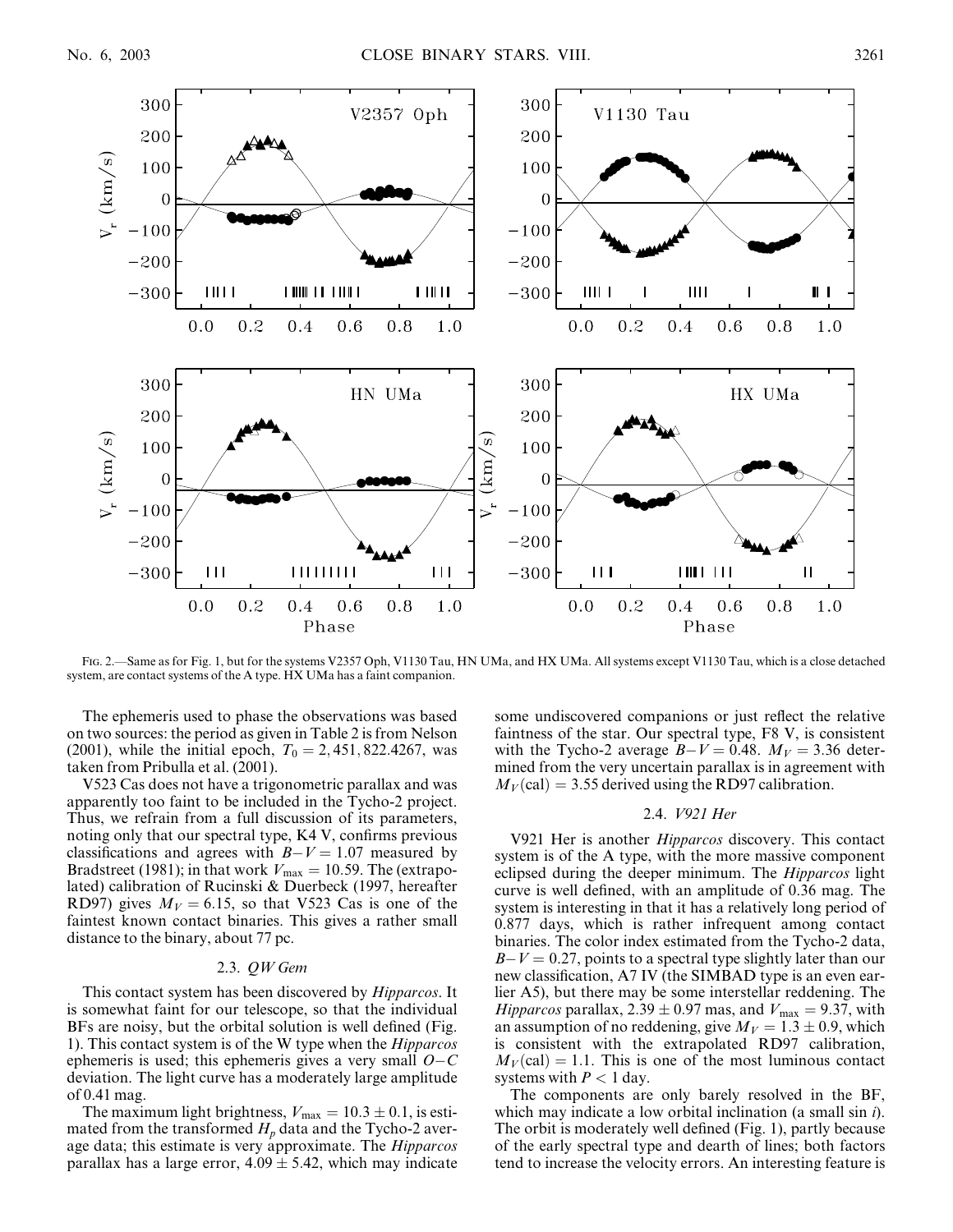

FIG. 3.—Same as for Fig. 1, but for the systems HD 93917 and NSV 223. The former is a contact binary of the W type, while the latter is of the A type.

a relatively large (in the absolute sense) mean systemic velocity of  $V_0 = -79$  km s<sup>-1</sup>; the *Hipparcos* tangential velocities are small, so that the large radial velocity is the main contributor to the spatial velocity of 81 km  $s^{-1}$ .

#### 2.5. V2357 Oph

The variable V2357 Oph was discovered by Hipparcos. It was classified as a pulsating star with a period of 0.208 days,

| TABLE 3<br><b>OBSERVATIONS OF THE SPECTROSCOPIC</b><br><b>COMPANIONS</b> |                        |  |  |  |  |
|--------------------------------------------------------------------------|------------------------|--|--|--|--|
| <b>HJD</b><br>(2,450,000)                                                | $V_r$<br>$(km s^{-1})$ |  |  |  |  |
| $V410$ Aur B                                                             |                        |  |  |  |  |
| 1849.7638                                                                | 46.9                   |  |  |  |  |
|                                                                          | 48.7                   |  |  |  |  |
| 1849.7810                                                                | 51.0                   |  |  |  |  |
| 1849.7912                                                                | 50.8                   |  |  |  |  |

NOTES—Table 3 is presented in its entirety in the electronic edition of the Astronomical Journal. A portion is shown here for guidance regarding its form and content.

which is 2 times shorter than the actual orbital period. The Hipparcos ephemeris was for the maximum light. Assuming that the Hipparcos initial epoch corresponded to the minimum just before the maximum used in the ephemeris  $(T_0 = 2, 448, 500.0451)$ , the resulting  $O - C$  is quite small (see Table 2).

The orbit is only moderately well defined (Fig. 2), partly because the system is a bit faint for our instrumentation and partly because of the small separation of the components in the BFs. The small radial velocity semiamplitudes  $K_i$  and the small photometric amplitude of 0.12 mag are all consistent with the low orbital inclination.

The *Hipparcos* parallax,  $5.37 \pm 2.01$  mas, and  $V_{\text{max}} =$ 10.43 lead to  $M_V = 4.08 \pm 0.82$ , while  $M_V$  (cal) = 4.23 (RD97) for the average  $B-V = 0.80$ , as indicated by the Tycho-2 data. This color index is approximately consistent with our spectral type, G5 V.

### 2.6. V1130 Tau

The bright ( $V_{\text{max}} = 6.56$ ) system V1130 Tau was discovered by *Hipparcos*. It is the only noncontact system in this group of 10 binaries. The BFs are exceptionally well defined and show (Fig. 4) two large but detached components of similar size and brightness. The mass ratio resulting from our orbit (Fig. 2) is  $q = 0.919 \pm 0.008$ . The photometric variations observed by *Hipparcos* define a very nice light curve with rounded maxima and an amplitude of 0.38 mag. The distinction of which component is the hotter one and thus which of the minima should be called the primary minimum is not well established from the Hipparcos light curve. The BFs show the fainter component eclipsed during the Hipparcos primary minimum, which may indicate that the identification of the eclipses is actually incorrect.

The system begs to be analyzed in detail, since it is one of the shortest period detached systems with the spectral type F3 V. This spectral type is in agreement with the average  $B-V = 0.34$ , as derived from the Tycho-2 data. The Hipparcos parallax is relatively large (in fact the largest in this group of binaries) and well determined,  $15.35 \pm 0.78$  mas, leading to  $M_V = 2.49 \pm 0.12$ . The contact binary calibration of RD97 obviously does not apply in this case; we can only note that the combined brightness corresponds to some 0.6 mag above the main sequence, which simply reflects the detached binary nature of two similar stars. We note that  $(M_1 + M_2) \sin^3 i = 2.41 \pm 0.03$   $M_{\odot}$  for V1130 Tau is relatively large, so that the orbital inclination must be close to  $90^\circ$ .

## 2.7. HN UMa

Another Hipparcos discovery, HN UMa is a rather common-looking contact system seen at moderately low orbital inclination because both the photometric variations (0.12 mag) and the radial velocity semiamplitudes,  $K_i$ , are rather small (Fig. 2). The spectral type of F8 V is somewhat early for the average  $B-V = 0.46$  derived from the Tycho-2 data. The *Hipparcos* parallax, 5.81  $\pm$  1.39 mas, with the adopted  $V_{\text{max}} = 9.80$ , gives  $M_V = 3.62 \pm 0.53$ , while  $M_V(\text{cal}) = 3.36$ (RD97). The proper motion of the system (Tycho-2 data) is comparatively large,  $\mu_{\alpha} \cos \delta = +54.0 \pm 1.9$  mas and  $\mu_{\delta} = -36.9 \pm 1.8$  mas, which together with  $V_0 = -37.1$  km  $s^{-1}$  result in a relatively large spatial velocity of 65.0 km s<sup>-1</sup>.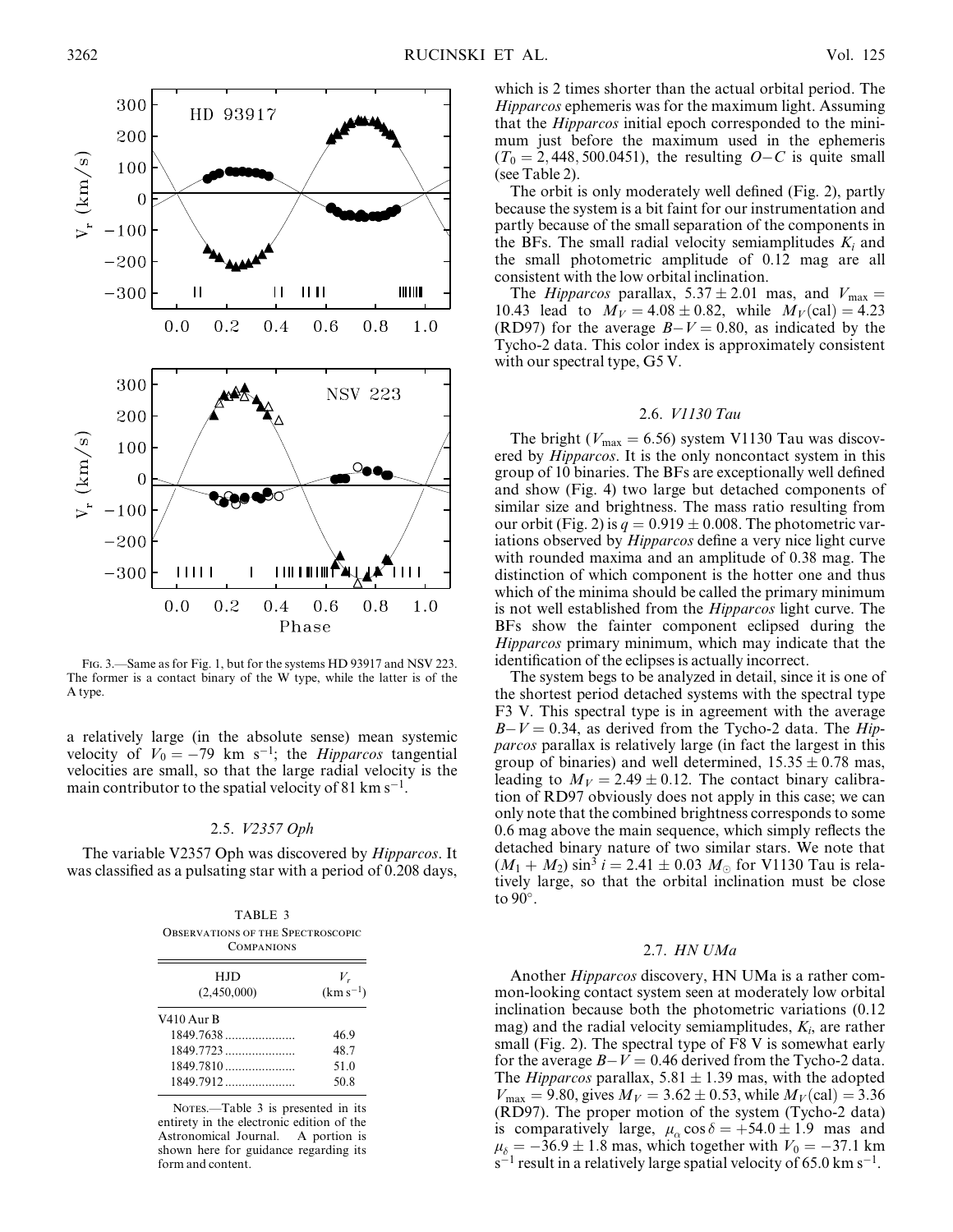

Fig. 4.—Broadening functions for all binary systems of this group, all for orbital phases around 0.25, as in similar figures in the previous papers. V410 Aur has a well-defined, slowly rotating companion. A tiny third-body feature in the BF of HX UMa could easily be taken for a small error fluctuation (as in poorly determined cases of fainter systems, such as NSV 223), if not for its persistence throughout all the phases.

# 2.8. HX UMa

The variability of HX UMa was discovered by *Hipparcos*. The light curve is of a typical W UMa type system with an amplitude of 0.17 mag. Apparently, the ephemeris of Hipparcos predicts the photometric minima quite well with a very small  $O-C$  shift; the deeper one corresponds to the eclipse of the more massive star.

A close companion at the distance of  $0$ ".63 was discovered by Hipparcos. The redetermination by Fabricius & Makarov (2000) gave an average magnitude difference between the components of 3.00 mag in the  $H_p$  system; our determination of a weak third-light peak in the BF gives  $L_3/$  $(L_1 + L_2) = 0.049 \pm 0.004$ , or  $\Delta m = 3.27 \pm 0.10$  at the bandpass of our spectroscopy at 5184 Å. The signature of

the third body was just barely detectable (Fig. 4), and if not for the persistence through the orbital phases of the binary, it could easily be taken for noise in the BF. The radial velocity data for the third component are given in Table 3. The average velocity,  $V_3 = -23.59 \pm 0.77$  km s<sup>-1</sup>, is slightly different from the center-of-mass velocity of the binary,  $V_0 = -19.88 \pm 0.39$  km s<sup>-1</sup>, but the difference may be of no significance, as we cannot exclude any systematic bias in the measurements of  $V_3$  on top of the much stronger feature of the close binary system. We do not see any cross talk in the velocity determinations, in the sense that  $V_3$  does not depend on the orbital phase of the close binary (see Paper VII for a discussion of cases in which such a dependence is observed). Our observations were made in two groups, centered on HJD 2,451,697.4 and 2,451,986.9 (see Table 3).